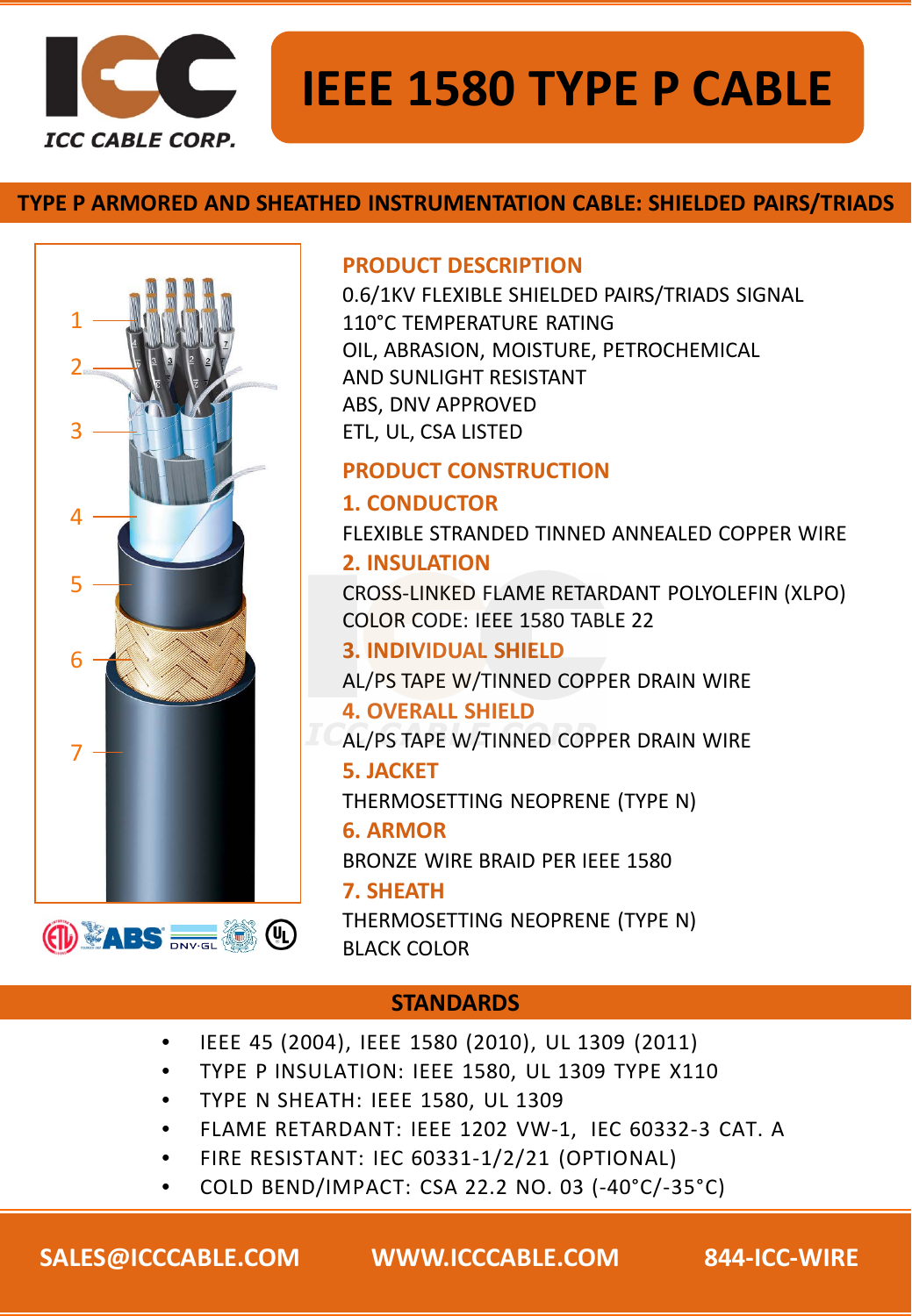

# **IEEE 1580 TYPE P CABLE**

#### **TYPE P ARMORED AND SHEATHED INSTRUMENTATION CABLE: SHIELDED PAIRS/TRIADS**

#### **600/1000V, PAIRS, INDIVIDUAL AND OVERALL SHIELDED (IS-OS)**

|             |                          |                      | <b>UNARMORED</b> |           |               |       | <b>ARMORED AND SHEATHED (-BS)</b> |           |               |       |  |
|-------------|--------------------------|----------------------|------------------|-----------|---------------|-------|-----------------------------------|-----------|---------------|-------|--|
|             | <b>CONDUCTOR</b>         |                      | <b>NOMINALOD</b> |           | <b>WEIGHT</b> |       | <b>NOMINALOD</b>                  |           | <b>WEIGHT</b> |       |  |
| PART NO.    | # OF<br><b>PAIRS</b>     | <b>SIZE</b><br>(AWG) | <b>INCHES</b>    | <b>MM</b> | LBS/MFT       | KG/KM | <b>INCHES</b>                     | <b>MM</b> | LBS/MFT       | KG/KM |  |
| P-2P18ISOS  | $\overline{2}$           | 18                   | 0.524            | 13.3      | 141           | 210   | 0.728                             | 18.5      | 329           | 490   |  |
| P-3P18ISOS  | 3                        | 18                   | 0.591            | 15.0      | 195           | 290   | 0.795                             | 20.2      | 403           | 600   |  |
| P-4P18ISOS  | 4                        | 18                   | 0.626            | 15.9      | 235           | 350   | 0.874                             | 22.2      | 484           | 720   |  |
| P-5P18ISOS  | $\overline{5}$           | 18                   | 0.701            | 17.8      | 282           | 420   | 0.949                             | 24.1      | 564           | 840   |  |
| P-6P18ISOS  | 6                        | 18                   | 0.748            | 19.0      | 323           | 480   | 0.996                             | 25.3      | 618           | 920   |  |
| P-7P18ISOS  | $\overline{7}$           | 18                   | 0.748            | 19.0      | 349           | 520   | 0.996                             | 25.3      | 645           | 960   |  |
| P-8P18ISOS  | 8                        | 18                   | 0.799            | 20.3      | 396           | 590   | 1.047                             | 26.6      | 712           | 1060  |  |
| P-10P18ISOS | 10                       | 18                   | 0.941            | 23.9      | 524           | 780   | 1.189                             | 30.2      | 887           | 1320  |  |
| P-12P18ISOS | 12                       | 18                   | 0.984            | 25.0      | 598           | 890   | 1.232                             | 31.3      | 974           | 1450  |  |
| P-14P18ISOS | 14                       | 18                   | 1.024            | 26.0      | 665           | 990   | 1.272                             | 32.3      | 1055          | 1570  |  |
| P-16P18ISOS | 16                       | 18                   | 1.094            | 27.8      | 753           | 1120  | 1.343                             | 34.1      | 1169          | 1740  |  |
| P-18P18ISOS | 18                       | 18                   | 1.146            | 29.1      | 827           | 1230  | 1.394                             | 35.4      | 1263          | 1880  |  |
| P-20P18ISOS | 20                       | 18                   | 1.169            | 29.7      | 894           | 1330  | 1.417                             | 36.0      | 1337          | 1990  |  |
| P-24P18ISOS | 24                       | 18                   | 1.291            | 32.8      | 1062          | 1580  | 1.539                             | 39.1      | 1546          | 2300  |  |
| P-2P16ISOS  | $\overline{2}$           | 16                   | 0.575            | 14.6      | 181           | 270   | 0.78                              | 19.8      | 383           | 570   |  |
| P-3P16ISOS  | 3                        | 16                   | 0.614            | 15.6      | 228           | 340   | 0.819                             | 20.8      | 437           | 650   |  |
| P-4P16ISOS  | 4                        | 16                   | 0.654            | 16.6      | 269           | 400   | 0.902                             | 22.9      | 538           | 800   |  |
| P-5P16ISOS  | 5 <sub>1</sub>           | 16                   | 0.732            | 18.6      | 329           | 490   | 0.98                              | 24.9      | 618           | 920   |  |
| P-6P16ISOS  | 6                        | 16                   | 0.783            | 19.9      | 383           | 570   | 1.031                             | 26.2      | 692           | 1030  |  |
| P-7P16ISOS  | $\overline{7}$           | 16                   | 0.783            | 19.9      | 417           | 620   | 1.031                             | 26.2      | 726           | 1080  |  |
| P-8P16ISOS  | 8                        | 16                   | 0.878            | 22.3      | 504           | 750   | 1.126                             | 28.6      | 847           | 1260  |  |
| P-10P16ISOS | 10                       | 16                   | 0.988            | 25.1      | 618           | 920   | 1.236                             | 31.4      | 995           | 1480  |  |
| P-12P16ISOS | 12                       | 16                   | 1.028            | 26.1      | 699           | 1040  | 1.276                             | 32.4      | 1095          | 1630  |  |
| P-14P16ISOS | 14                       | 16                   | 1.067            | 27.1      | 786           | 1170  | 1.315                             | 33.4      | 1196          | 1780  |  |
| P-16P16ISOS | 16                       | 16                   | 1.146            | 29.1      | 887           | 1320  | 1.394                             | 35.4      | 1324          | 1970  |  |
| P-18P16ISOS | 18                       | 16                   | 1.197            | 30.4      | 981           | 1460  | 1.445                             | 36.7      | 1438          | 2140  |  |
| P-20P16ISOS | 20                       | 16                   | 1.224            | 31.1      | 1062          | 1580  | 2.654                             | 67.4      | 1525          | 2270  |  |
| P-24P16ISOS | 24                       | 16                   | 1.354            | 34.4      | 1263          | 1880  | 1.602                             | 40.7      | 1774          | 2640  |  |
| P-2P14ISOS  | $\overline{2}$           | 14                   | 0.622            | 15.8      | 228           | 340   | 0.827                             | 21.0      | 443           | 660   |  |
| P-3P14ISOS  | $\overline{3}$           | 14                   | 0.665            | 16.9      | 289           | 430   | 0.913                             | 23.2      | 558           | 830   |  |
| P-4P14ISOS  | 4                        | 14                   | 0.709            | 18.0      | 356           | 530   | 0.957                             | 24.3      | 638           | 950   |  |
| P-5P14ISOS  | $\overline{5}$           | 14                   | 0.795            | 20.2      | 430           | 640   | 1.043                             | 26.5      | 746           | 1110  |  |
| P-6P14ISOS  | 6                        | 14                   | 0.898            | 22.8      | 538           | 800   | 1.146                             | 29.1      | 887           | 1320  |  |
| P-7P14ISOS  | $\overline{\phantom{a}}$ | 14                   | 0.898            | 22.8      | 585           | 870   | 1.146                             | 29.1      | 934           | 1390  |  |
| P-8P14ISOS  | 8                        | 14                   | 0.957            | 24.3      | 659           | 980   | 1.205                             | 30.6      | 1028          | 1530  |  |
| P-10P14ISOS | 10                       | 14                   | 1.079            | 27.4      | 813           | 1210  | 1.327                             | 33.7      | 1223          | 1820  |  |
| P-12P14ISOS | 12                       | 14                   | 1.122            | 28.5      | 927           | 1380  | 1.37                              | 34.8      | 1357          | 2020  |  |
| P-14P14ISOS | 14                       | 14                   | 1.165            | 29.6      | 1048          | 1560  | 1.413                             | 35.9      | 1485          | 2210  |  |
| P-16P14ISOS | 16                       | 14                   | 1.252            | 31.8      | 1189          | 1770  | 1.500                             | 38.1      | 1660          | 2470  |  |
| P-18P14ISOS | 18                       | 14                   | 1.307            | 33.2      | 1310          | 1950  | 1.555                             | 39.5      | 1808          | 2690  |  |
| P-20P14ISOS | 20                       | 14                   | 1.339            | 34.0      | 1425          | 2120  | 1.587                             | 40.3      | 1929          | 2870  |  |
| P-24P14ISOS | 24                       | 14                   | 1.48             | 37.6      | 1700          | 2530  | 1.787                             | 45.4      | 2359          | 3510  |  |

DATA SUBJECT TO NORMAL MANUFACTURING TOLERANCES

CABLE OD AND WEIGHT ARE NOMINAL. SUBJECT TO INDUSTRY TOLERANCES

**"-BS"** ADDED TO PART NUMBER INDICATES ARMORED & SHEATHED CABLE

# **SALES@ICCCABLE.COM WWW.ICCCABLE.COM 844-ICC-WIRE**